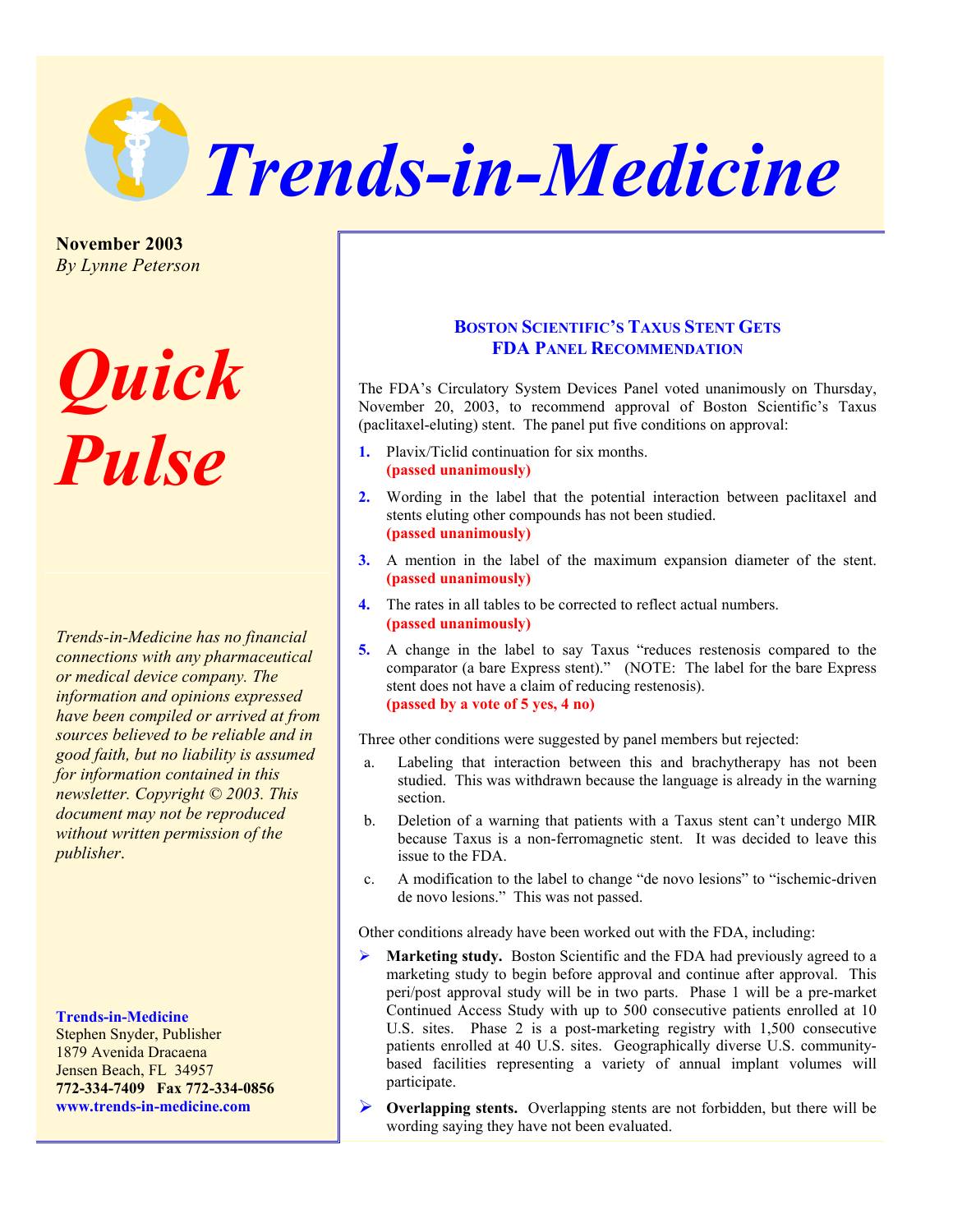¾ **Cytostatic agent.** Boston Scientific had sought – but isn't getting – the right to describe paclitaxel as a cytostatic agent rather than a cytotoxic agent. An FDA official said, "We talked with the company about that, and we don't think the data is there to support this…They may plan to address that at a future time." A Boston Scientific official said, "We removed that claim until we gather more data to support it."

#### *Thus, the recommended label is:*

**Taxus Express<sup>2</sup> paclitaxel-eluting stents (over the wire and rapid exchange) are indicated for improving luminal diameter and reducing restenosis (more than the comparator) for the treatment of de novo lesions** ≤**28 mm in length in native arteries** ≥**2.5-**≤**3.75 mm diameter.** 

By comparison to the panel last year on Johnson & Johnson's sirolimus-eluting Cypher stent, this was a very friendly panel. Dr. Douglas Throckmorton, Director of the FDA's Division of Cardio-Renal Drug Products, CDER, participated actively in that panel, but he was noticeably absent at this Taxus panel. Panel members – and even some FDA staffers – praised Boston Scientific and the Taxus investigators for a good and thorough data presentation. Among their comments were:

- "What impressed me is that you didn't put together one team to do one study…This seems to be a very impressive effort with a lot of planning at each stage…It is a beautiful job."
- "Congratulations for the database presented…I'd like to take whoever chose this dose to Las Vegas with me the next time."
- "The sponsor brought a well-planned and well-managed study, and I complement the agency (FDA) for its precise and pertinent review."
- "I complement the company for the preparation of the overall package."

## **THE FDA POSITION**

The FDA issued a Major Deficiency Letter to Boston Scientifc on September 15, 2003, and the company began responding to the letter on September  $30<sup>th</sup>$ , completing the response on November  $5<sup>th</sup>$ . Those answers are currently under review by the FDA.

The FDA's lead reviewer for Taxus indicated there are really two out-standing issues:

**1. Whether Taxus clinical data adequately addresses concerns raised by animal studies.** This is what the panel discussed.

**2. Product stability testing.** The FDA reviewer said the company has set aside sufficient product for testing postapproval, and there is "no evidence of a problem."

The FDA staff also expressed some concern about PAM (parastrut amorphous material, also identified as "drug effect," strut fibrin, and thrombus), medial loss, and calcification with Taxus. Dr. Mary Russell, Medical Director and Vice President of Clinical Science at Boston Scientific, responded:

- There are more calcium deposits with Taxus than a bare stent, but the deposits are more diffuse with paclitaxel.
- There is medial cell loss, but it is replaced by structural fibrous tissue.
- There are rare microthrombi, but no evidence of gross thrombi.
- Neointima forms over, around and between struts. There are healthy endothelial cells and strut coverage by 28 days.

#### **THE BOSTON SCIENTIFIC PRESENTATION**

The principal investigator, Dr. Gregg Stone of Lenox Hill Hospital, presented the clinical results – and they did not differ in any way from the figures presented at TCT2003 from TAXUS-IV (*see the end of this report*). His emphasis was the amount of reduction, not the absolute figures, though those also were presented:

- a. 61% reduction in the primary endpoint of 9-month TVR
- b. 73% reduction in 9-month TLR
- c. 77% reduction in in-stent restenosis
- d. 70% reduction in in-segment restenosis
- e. 43% reduction in MACE at 9 months

Two issues that have been in the news recently with respect to Johnson & Johnson's Cypher sirolimus-eluting stent also were addressed – SATs and hypersensitivity. On drug hypersensitivity, Dr. Stone said there were two cases in the first 30 days in the TAXUS-IV trial, and neither was due to paclitaxel or to the Taxus stent. One was blamed on an allergic reaction

#### **Taxus Stent Thromboses (SATs) through November 14, 2003**

| <b>Studies</b>                                        | Number of<br><i>patients</i> | <b>Total</b>     | $\leq 30$<br>days | 31-180<br>days | >180<br>days |
|-------------------------------------------------------|------------------------------|------------------|-------------------|----------------|--------------|
| Completed trials                                      | 987                          | 8                | 3                 | $\overline{2}$ |              |
| Ongoing studies -- TAXUS-V,<br>TAXUS-VI, TAXUS-VI-ISR | 1,747                        | 13               | 12                | $\Omega$       |              |
| Post-approval studies -<br>WISDOM, MILESTONE-II       | 3,072                        | 11               | 10                |                | $\Omega$     |
| Investigator trials - TRUE, T-<br>Search              | 932                          | 7                |                   |                |              |
| Consumer reporting                                    | 69,126<br>stents sold        | 8                | 8                 | $\theta$       |              |
| <b>TOTAL</b>                                          | 47<br>75,864 stents          | 47<br>$(0.06\%)$ | 33                | 3              |              |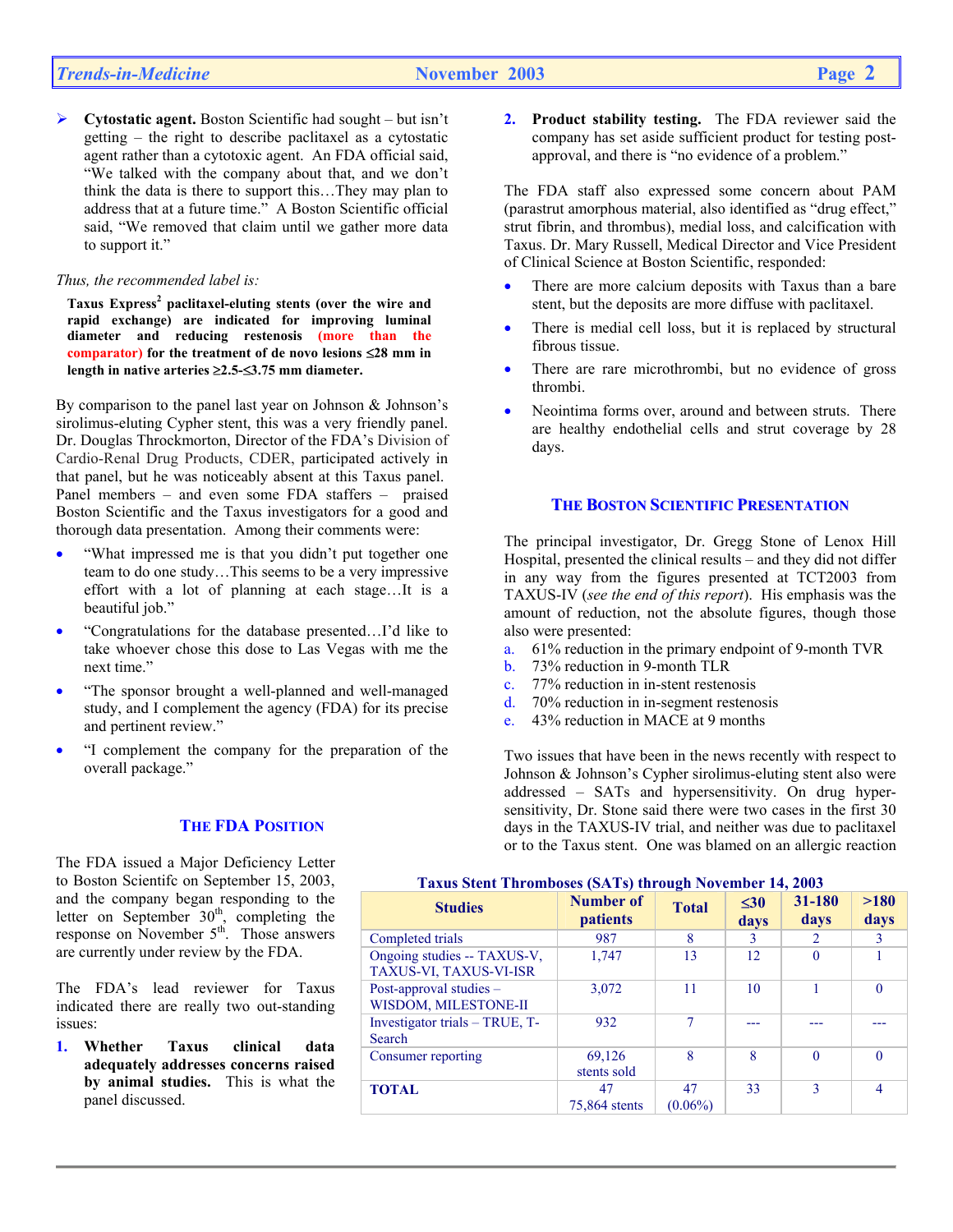to clopidogrel (Sanofi's Plavix) and the other (swollen tongue/difficulty in breathing) to concomitant ACE inhibitor use. Each case resolved after the Plavix or ACE, respectively, was stopped.

#### **THE PANEL DISCUSSION**

The panel had questions for Boston Scientific, but they were mostly softballs with no sting. *Among the questions posed were:* 

**Endothelialization at 28 days.** Boston Scientific was asked why the submission says there is partial endothelialization at 28 days, but company speakers said endothelialization was complete at 28 days. A Boston Scientific official said this had to do with statistical analyses. A panel member responded, "It bothers me when data is not congruous…The presentation says it is...I understand pathology is not black and white, but I think the presentation could have more clearly presented that."

**Lack of dose-finding studies.** Boston Scientific's Dr. Russell responded, "We are very confident of the reproducibility of our preclinical implant model for safety...but our model produces a very thin neointima which was inadequate for efficacy evaluations, so our dosing decision was made by establishing safe formulations by detailed histologic studies, and efficacy is being studied in the human atherosclerotic disease milieu." A Boston Scientific expert added, "We don't know the low end (for efficacy). We do know the high end (for safety)."

**Plans for the MR dose.** Dr. Russell said, "The IVUS findings were very similar between the SR and MR formulations…and the study was not powered to show a difference between SR and MR...but nonetheless the percent net volume obstruction was nearly identical at six months…We spent some time analyzing this, and our conclusion was: One possible explanation was that we had reached the dosing threshold with the SR, and there was no additional benefit for the 3-time higher release with the MR formulation in this standard, lowrisk lesion set…So we actively pursued TAXUS-VI which includes higher risk lesions subsets -- longer lesions, more diabetics, etc...and we are awaiting the MR release results of those subsets to make a decision on whether MR has added value to SR in more complex lesions."

## **Comparison of Taxus MR and SR Formulations**

| <b>Characteristic</b>    | <b>Moderate Release</b> | <b>Slow Release</b> |
|--------------------------|-------------------------|---------------------|
| Dose density             | $1 \mu g/mm^2$          | $1 \mu g/mm^2$      |
| Coating thickness        | $16-18 \mu m$           | $6-8 \mu m$         |
| Drug distribution        | <b>Sparser</b>          | Denser              |
| Paclitaxel/polymer ratio | Lower                   | Higher              |
| Drug release <30 days    | 7.5%                    | 21.9%               |

**Long-term follow-up.** Boston Scientific has committed to following the TAXUS-IV patients for five years. There are some animals that may be sacrificed at 24 months, though the company Scientific was seeking guidance on whether it should wait and sacrifice them at 36 months instead.

Additional data was presented on events that occurred between nine and 12 months in TAXUS-IV, showing, what Dr. Stone called "a trend to less events with Taxus than control<sup>"</sup>

| <b>Adverse Event</b> | <b>Control</b> | <b>Taxus</b> | p-value    |
|----------------------|----------------|--------------|------------|
| Cardiac death        | $0.2\%$        |              | <b>Nss</b> |
| MI                   | $1.1\%$        |              | p<.007     |
| <b>TLR</b>           | $4.0\%$        | $1.4\%$      | p<0.003    |
| <b>TVR</b>           | 5.8%           | $2.4\%$      | p<0.002    |
| <b>MACE</b>          | 6.3%           | $2.4\%$      | p<0.006    |
| <b>TVF</b>           | $6.1\%$        | 2.4%         | p<0.006    |

|  |  | <b>TAXUS-IV: 9 to 12 Month Safety Results</b> |
|--|--|-----------------------------------------------|
|--|--|-----------------------------------------------|

**Diabetics.** There was a discussion as to whether there were sufficient diabetics in the trials, and the panel seemed to accept that there were.

**Paclitaxel remaining on the stent after 30 days.** A panel member commented, "My concern is with the paclitaxel left on the stent. Wouldn't it be better to get rid of it?"

**CVAs and hematologic dyscrasias.** A panel member was concerned with the small but real incidence of these side effects. Dr. Stone responded, "There is no real pathophysiologic relationship between stent implantation and stroke…We don't think emboli are forming in the stent and moving to the circulation…I can't think of a paclitaxel relationship to stroke, especially since there are no detectable systemic levels…The p-value is not statistically significant for the dyscrasias, and we don't think there should be any systemic accumulation in the bone…And there are things paclitaxel could do like rash, that we saw less of." Boston Scientific's Dr. Russell added, "We actually looked at the individual reports for those 10 events…5 or 6 of them were formal CVAs, the others were TIAs…Of the five, one occurred in a patient who, against protocol, had a history of recurrent CVAs, and another was in a patient who had a stroke post-knee replacement surgery...That is fairly anecdotal, but that is the breakdown, and we did look at that closely…On the hematologic dyscrasia -- a scary word that reflects how reporting was done – …the majority of them were bruising and rashes…and we have the superimposed complexity of the antiplatelet therapy."

**Polymer safety.** A panel member commented, "We shouldn't glibly expect (the issue) to just be paclitaxel…It could be the polymer...and we don't have huge experience with the polymer." A Boston Scientific official said, "With the low drug:polymer ratio, we would very much expect to see some drug retention...so we did some very extensive testing…and there was no change in chemical properties…and no difference between polymer and bare stent…The polymer is very biostable."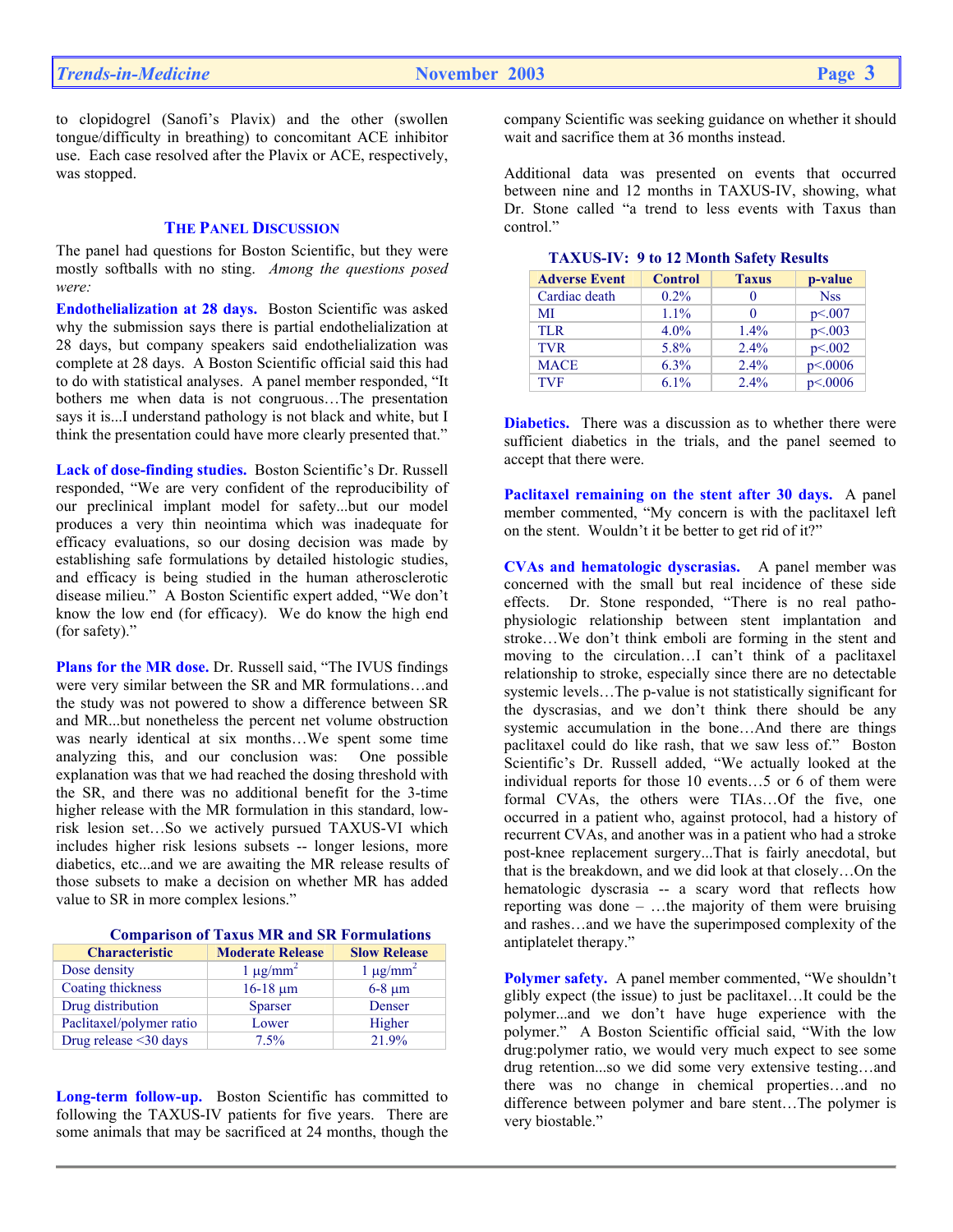**Short (8-12 mm) stents.** These were not studied in TAXUS-IV, but the panel felt they should be approved anyway. Dr. Stone said, "Given the fact that we did see benefits in all lesion lengths, I think it is reasonable to include all lengths… One of drawbacks, if any, in this trial was we didn't have shorter stents available…We have a lot of experience with bare 8 mm and 12 mm stents, and we know those are appropriate, so while there is no data yet, this is an extension of reasonable clinical experience, and, given the dose is less, it should be safe and effective." Dr. Russell said, "No issues were identified with longer stents, so it is unlikely there will be issues with smaller stents." A panel member said, "I defer to the interventional cardiologists, but I would see frequently multiple stent usage if this is approved." The panel chairman said, "You are encouraging people to cover dissections by asking for this…and the vast majority of the literature says to leave edge dissections alone – whether it's a drug-eluting stent or a bare stent."

## **THE FDA'S QUESTIONS**

After the presentations and discussion, the FDA posed the following series of questions for the panel to discuss. The panel's consensus is listed in red at the end of each, followed by selected panel and FDA comments.

#### **1. Does the combination of 9 month clinical data from the pivotal TAXUS IV (SR formulation) study and the adjunctive data from TAXUS I (SR formulation) and TAXUS II (SR and MR formulations) adequately address the potential concerns raised by the animal studies? YES**

The panel chairman said, "I think the consensus of the panel is that, at the 9-month clinical endpoint, the data is convincing, but none of us are comfortable with a 9-month cutoff to establish safety, certainly not with respect to those issues raised by the animal studies. We would like to see a longer term study… We are all in accord with safety out to nine months, but we await additional long-term clinical data to be fully assured (of the safety)."

#### **2a. Are the clinical studies presented adequate to address concerns about possible adverse effects from interactions with drugs typically administered to the target patient population? YES**

There was a member of the panel who felt there are theoretical consideration of drug/drug interaction that have not been evaluated, but the rest of the panel did not believe there are any serious drug/drug interactions, though they cannot be certain.

 **2b. Please comment on whether the clinical studies adequately address other drug interactions that are likely to be important or of interest. If not, what other information or studies should be provided? Specifically,** 

**please consider the potential for the following types of interactions: with anti-neoplastic agents or with chemotherapeutic agents (where a hypersensitivity reaction could be induced). NO, but this was not an area of major concern for the panel.** 

The chairman said, "We didn't spend a great deal of time on this…It is a small point, and we shouldn't hang ourselves up on this." A panel member agreed, "We don't have adequate information, but it shouldn't preclude availability of the product. (But) the panel wants to encourage long-term followup in animal studies." Another panel member said, "I don't think we are exposing patients to hypersensitivity...I don't think even on a theoretical basis that we should be concerned with drug/drug interaction when a second drug will be administered later." A third panel member said, "As a user myself, I would like to know if there is a potential problem, an unknown risk but perhaps a risk -- to raise that awareness." Dr. Bram Zuckerman, head of Cardiovascular Devices at the FDA's CDRH, concluded, "This whole issue needs to be better discussed with the sponsor."

**3. Do the clinical data submitted from the pivotal TAXUS IV (SR formulation) study, plus the data from the adjunctive TAXUS I (SR formulation), and TAXUS II (SR and MR formulations) studies, provide reasonable assurance of safety? YES** 

The panel chairman said, "The panel is in agreement that there is a reasonable assurance of safety…but beyond 270 days, we need to be very, very circumspect."

 **4. Does the clinical data at 270 days presented on the TAXUS stent from the pivotal TAXUS IV study provide reasonable assurance of effectiveness? YES**

 **5a. Does the evidence presented on the TAXUS product support the proposed labeling indication?** 

**Not as originally proposed, but the panel** 

- **a. Favored approval of the shorter (8-12 mm) stents anyway.**
- **b. Favored inclusion of language claiming "reduction of restenosis" in the label**
- **c. Wanted the reduction of restenosis clarified to say it was vs. a bare Express stent, not all bare stents.**
- **d. Thought de novo lesions should be clarified to specify those with evidence of ischemia, but this idea was later dropped.**

A panel member said, "I want to give this issue the benefit of the doubt…I would want those (shorter lengths) on my shelf…It's the same stent, not a different device…The sponsor also is asking for a diameter that is not tested, but cutting it shorter just means less drug delivered, so the whole risk might be a loss of efficacy or less dose, but I don't see how it would increases risk or make it unsafe…and I don't see any evidence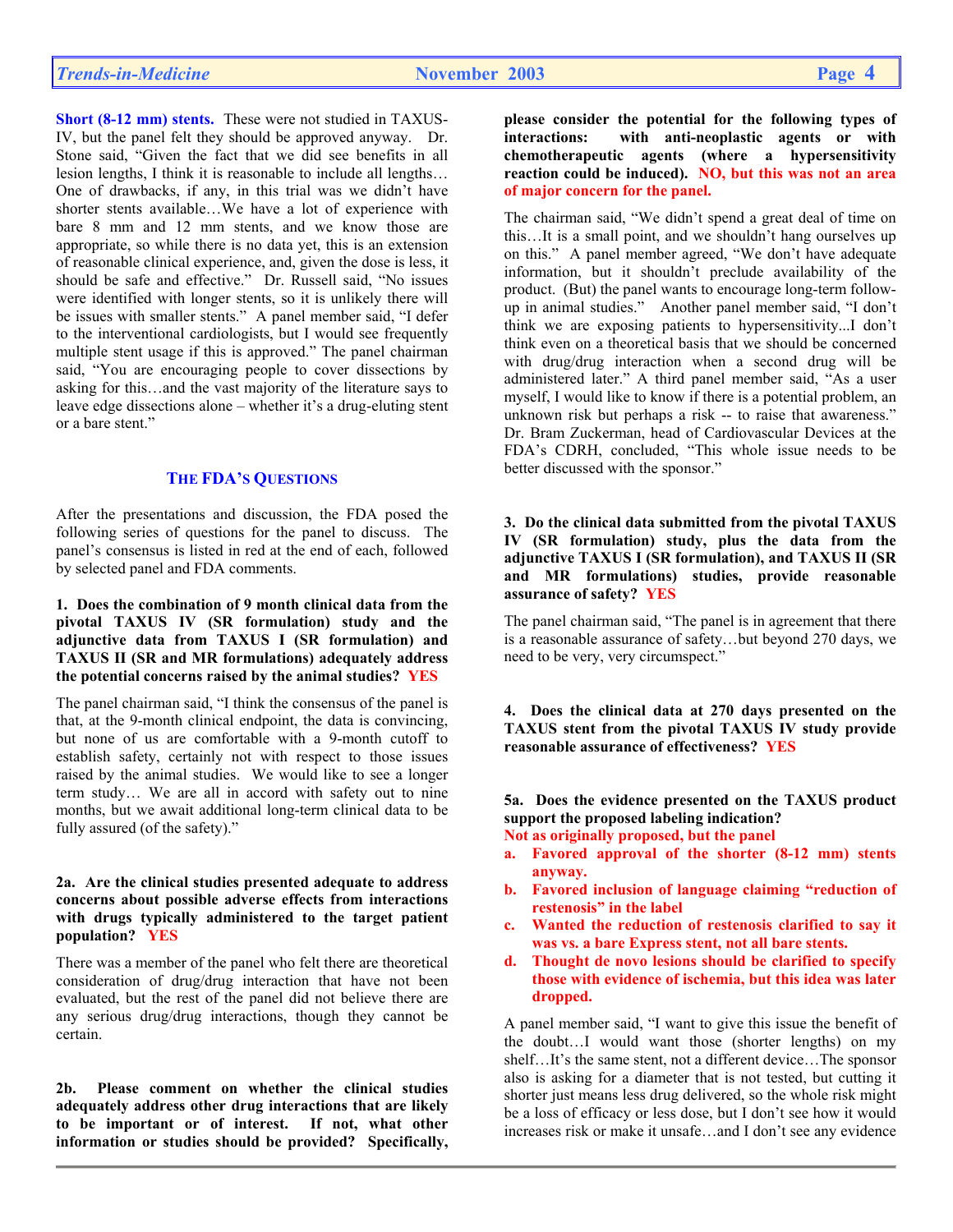of unsafety… If the sponsor hadn't asked for shorter lengths, I would be asking them to cut them up and give me shorter ones."

Other comments included:

- $\triangleright$  "As a clinician I agree, but does the data support that? We have to say, no."
- ¾ "I'd like to point out there is no evidence presented on this."
- ¾ "I think we'd be hampering clinicians if they didn't have access to all the lengths requested." The FDA's Dr. Zuckerman concluded, "I think we've heard your opinion, and we'll act accordingly."
- $\blacktriangleright$  "If we don't provide 8 mm stents, people will take longer stents and have a longer overlap, which I would argue is worse...From a practical, real world point of view, you have to make the shorter lengths available."

**5b. Please comment on whether the labeling should specify that multiple stents should only be used for bailout purposes (e.g., dissection, insufficient lesion coverage) and whether in these cases the shortest stent available (i.e., 8 mm) should be used. NO**

The chairman said, "We feel that the 8-1 mm stents should be approved for reasons of expedience, convenience and general availability, not necessarily for coverage of dissections for which there was not enough documentation in this particular protocol."

 **5c. Please comment on whether the labeling should address the potential combination of the TAXUS stent with an additional drug-eluting stent in the same vessel. YES**

 **5d. Please comment on whether the labeled recommendation for post-procedural antiplatelet regimen is appropriate, and whether additional recommendations on procedural anticoagulation regimens are warranted. YES, according to the trial protocol (6 months clopidogrel and aspirin indefinitely)**

**5e. Please comment on any other aspects of the product labeling, such as** 

**(1). Contraindications – The ones used in the trial be accepted, including history of allergy to nickel or stainless steel.** 

**(2) Warnings/Precautions (such as use with brachytherapy, conjunction with other procedures, etc.). A warning against use in brachytherapy patients should be included, and a caution should be included that there is no data on combining two different drug-eluting stents.** 

A panel member explained, "Clinicians should be aware this has not been studied, and there is no information and should be taken under advisement in selecting a product."

**6. Please discuss long-term adverse effects that may be associated with TAXUS™ stents, and whether the proposed 5–year follow-up on the clinical trial cohorts and the proposed pre/post-marketing study are appropriate to evaluate the chronic effects of the implantation of the TAXUS™ stent. If not, what additional information should be collected? Specifically, discuss how long patients should be followed, and what endpoints and adverse events should be measured.** 

**5 year follow-up is absolutely mandatory.**

The FDA's Dr. Zuckerman said, "We have safety data to 270 days, and in the ideal setting we might want 10 years, but there are pre- and post-approval bounds...The sponsor gave an indication of the main safety problems they would be looking at, and the Agency is in general concurrence."

| <b>Measurement</b>       | <b>Control</b>          | <b>TAXUS</b> | p-value      |
|--------------------------|-------------------------|--------------|--------------|
| Number of patients       | 652                     | 662          |              |
| # of stents implanted    | 1.09                    | 1.08         |              |
|                          | <b>TLR and TVR</b>      |              |              |
| <b>TLR</b>               | 11.3%                   | 3.0%         | p<.0001      |
|                          |                         | (73%         |              |
|                          |                         | reduction)   |              |
| <b>TLR-PCI</b>           | 8.7%                    | 2.4%         | p<.0001      |
| <b>TLR-CABG</b>          | 3.1%                    | 0.6%         | p<.0008      |
| <b>Primary Endpoint:</b> | 12.0%                   | 4.7%         | p<.0001      |
| <b>TVR</b>               |                         |              |              |
| TVR (non-TLR)            | 1.1%                    | 1.7%         | $p = 48$     |
| <b>TVR-CABG</b>          | 3.4%                    | 1.1%         | $p = 0.005$  |
| <b>TVR-PCI</b>           | $9.0\%$                 | 3.6%         | $p = 0001$   |
| <b>TVF</b>               | 14.4%                   | 7.6%         | $p=.0001$    |
|                          | 9- month MACE           |              |              |
| Cardiac death            | 1.1%                    | 1.4%         | <b>Nss</b>   |
| MI                       | 3.7%                    | 3.5%         | <b>Nss</b>   |
| <b>MACE</b>              | 15.0%                   | 8.5%         | $p = 0.0002$ |
| Thrombosis (SAT)         | 0.8%                    | 0.6%         | <b>Nss</b>   |
|                          | <b>TLR by Subgroups</b> |              |              |
| Diabetics (oral meds)    | 17.4%                   | 4.8%         | $p = 0.004$  |
| Diabetics (insulin)      | 13.05                   | 5.9%         | <b>Nss</b>   |
| Lesions $\leq 10$ mm     | 9.3%                    | 3.3%         | $p = 01$     |
| Lesions $10-20$ mm       | 10.5%                   | 2.8%         | $p = 0.001$  |
| Lesions $>20$ mm         | 18.6%                   | 3.3%         | $p=.0009$    |
| Restenosis: in-stent     | 24.4%                   | 5.5%         | p<.0001      |
| Restenosis: in-segment   | 26.6%                   | 7.9%         | p<.0001      |
| Short stents             | 9.2%                    | 3.5%         | p < 0.05     |
| 32 mm stents             | 17.9%                   | 2.6%         | p<0.05       |
| Single stent             | 10.9%                   | 3.0%         | p < 0.05     |
| Multiple stents (84      | 20.5%                   | $\theta$     | $p = 0.001$  |
| patients)                |                         |              |              |

 **9-Month TAXUS-IV Clinical Results**